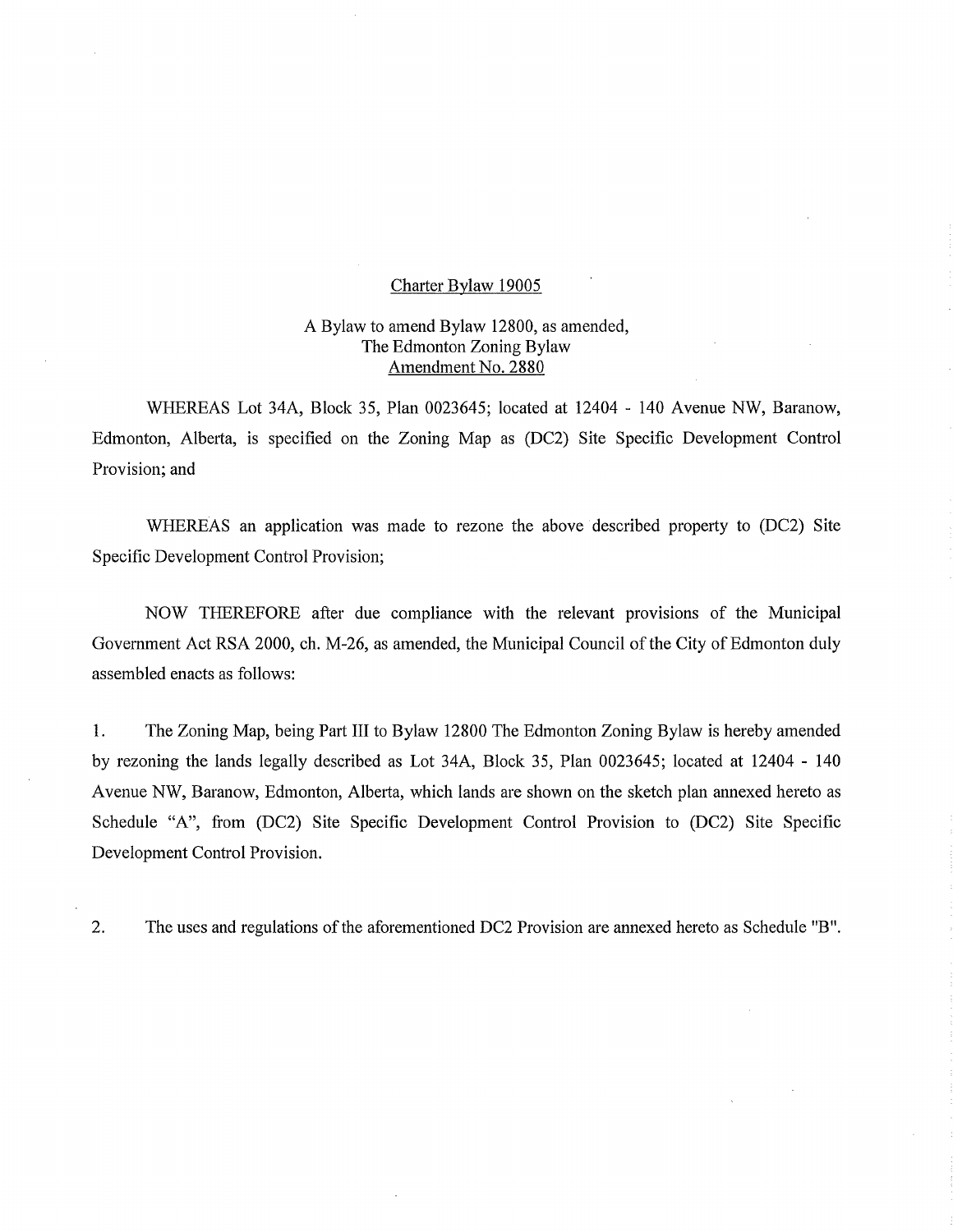3. The sketch plan annexed hereto as Schedule "A" and the uses and regulations of the DC2 Provision shown on Schedule "B" annexed hereto are hereby incorporated into the Zoning Bylaw, being Part IV to Bylaw 12800, The Edmonton Zoning Bylaw.

 $\ddot{\cdot}$ 

READ a first time this 7th READ a second time this 7th READ a third time this 7th SIGNED and PASSED this 7th

| day of | October | , A. D. 2019; |
|--------|---------|---------------|
| day of | October | , A. D. 2019; |
| day of | October | , A. D. 2019; |
| day of | October | , A. D. 2019. |
|        |         |               |

THE CITY OF EDMONTON **MAY** CITY CLERK

2/6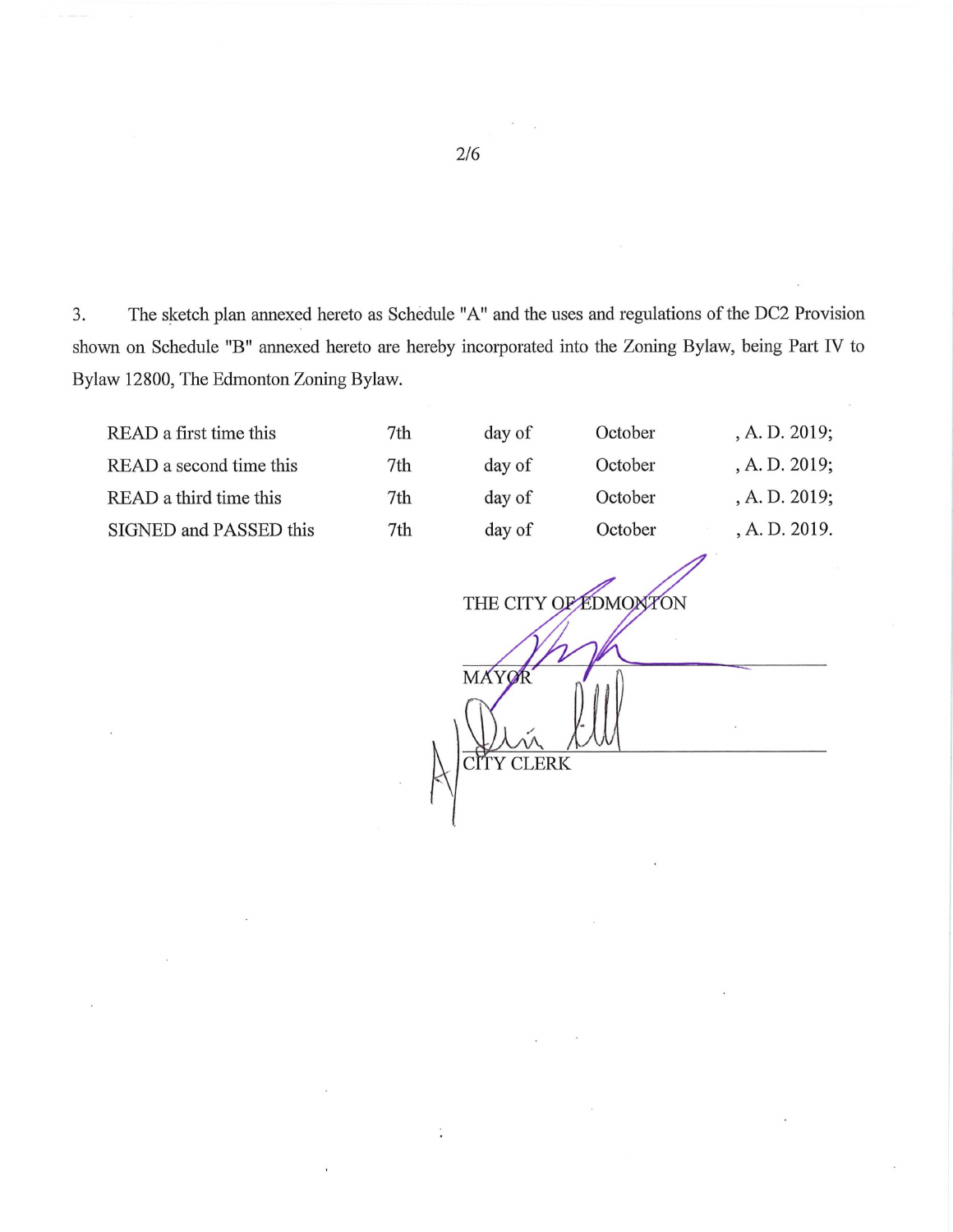SCHEDULE "A"

 $\bar{z}$ 



 $\bar{\mathcal{L}}$ 

 $\bar{\mathcal{A}}$ 

**CHARTER BYLAW 19005**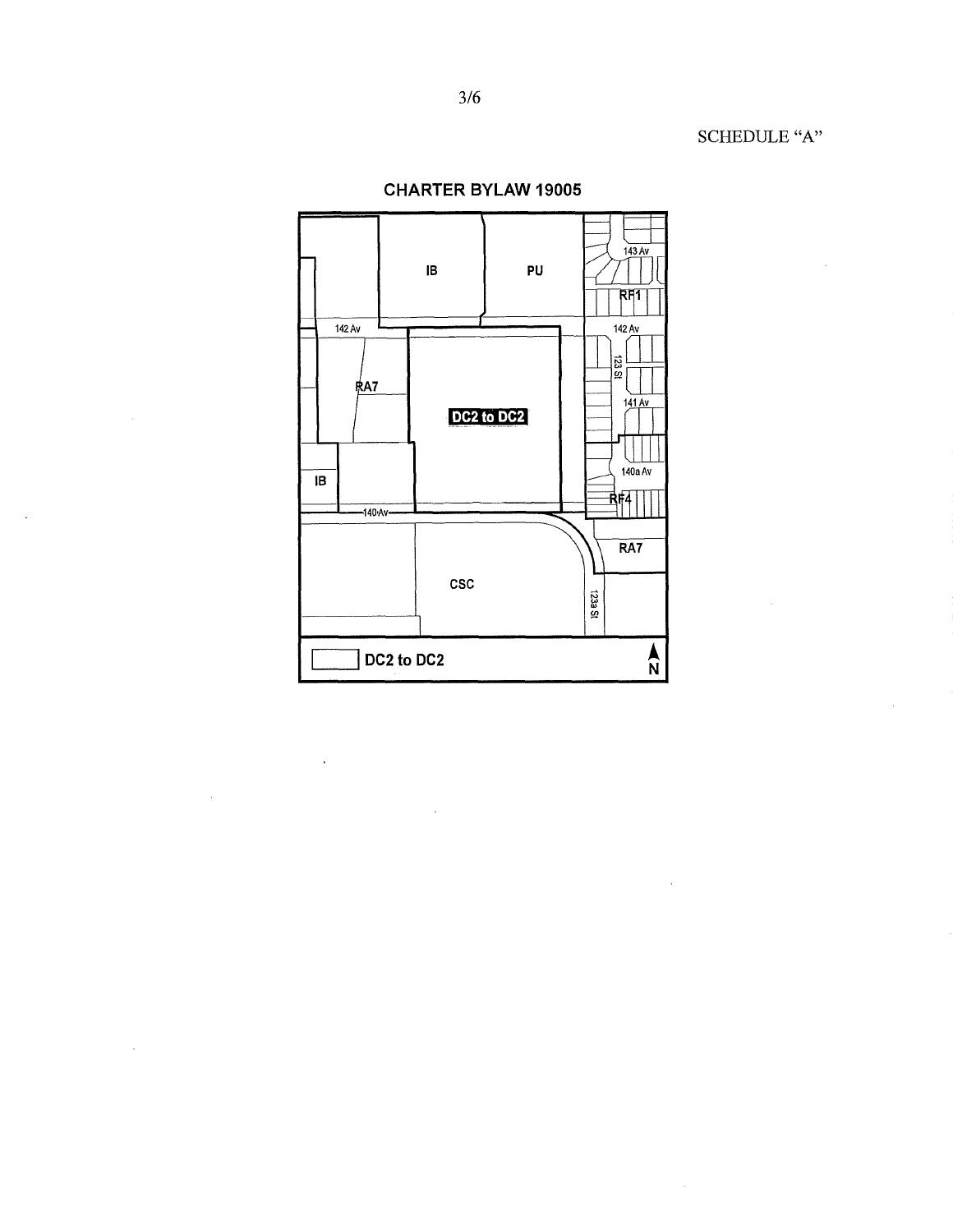## SCHEDULE "B"

# **(DC2) Site Specific Development Control Provision**

#### **1 General Purpose**

To accommodate a religious assembly and a medium-density residential development with sensitive site development regulations to ensure that a transition is provided to the surrounding properties.

### **2 Area of Application**

This Provision shall apply to a 3.89 hectare site located south of 142 Avenue and east of 127 Street and legally described as: Lot 34A, Block 35, Plan 002 3645 as shown on Schedule "A" of the Charter Bylaw adopting this provision, Baranow.

## **3 Uses**

- 1. Group Home
- 2. Limited Group Home
- 3. Lodging Houses
- 4. Extended Medical Treatment Services, excluding hospitals, sanitariums, isolation facilities, psychiatric hospitals, auxiliary hospitals, and detoxification centres.
- 5. Health Services
- 6. Personal Services Shops
- 7. Minor Home-Based Business
- 8. Multi-unit Housing
- 9. Religious Assembly
- 10. Urban Gardens
- 11. Fascia On-premises Signs
- 12. Projecting On-premises Signs

#### **4 Development Regulations**

- 1. Development on the Site shall be in general accordance with Appendix  $I -$  Site Plan.
- 2. The maximum Density shall be 125 Dwellings/ha.
- 3. The maximum building Height shall not exceed 14.0 m.
- 4. A minimum Setback of 8.0m shall be provided along the east property line of the Site.
- 5. A minimum Setback of 15.0 m shall be provided where the Site Abuts a public roadway, other than a Lane.
- 6. A minimum Setback of 15.0 m shall be provided along the west property line of the Site.
- 7. A minimum Setback of 15.0 m shall be provided along the north property line of the Site.
- 8. A solid screen Fence, 1.83 m in Height shall be installed along the west property line of the Site.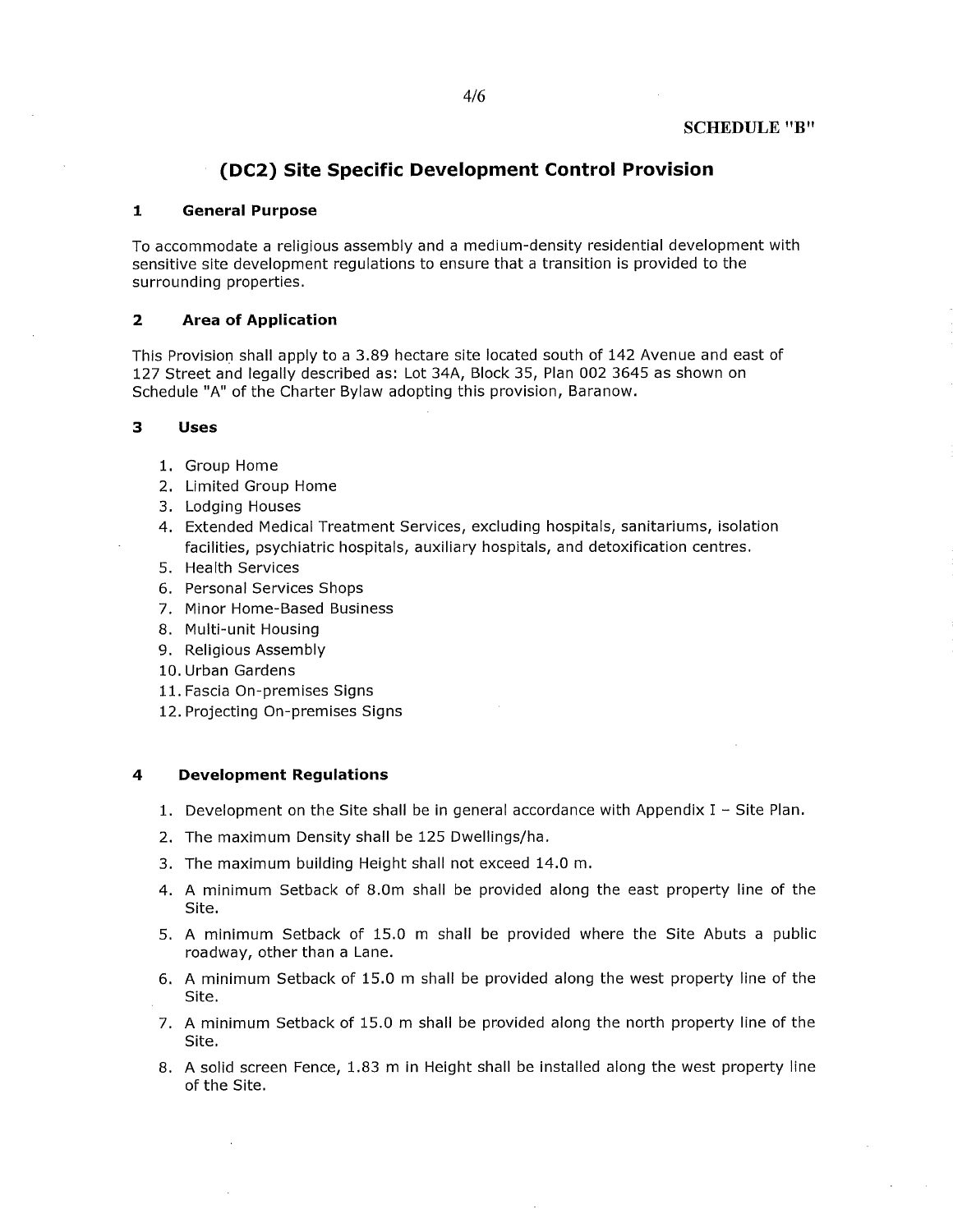- 9. Landscaping in Setbacks shall include a minimum of four mature deciduous trees (a minimum caliper of 6 cm) and four coniferous trees (a minimum of 3.0 m in Height) along with a minimum of 20 shrubs for each 35 linear metres of Setback, with the planting to be grouped in modules not greater than 25 m in length. A detailed landscape plan, prepared by a Landscaped Architect registered with the Alberta Association of Landscaped Architects, shall be submitted as part of a development permit applicant for the review and approval by the development officer.
- 10.Surface parking shall be allowed within the areas shown on the site plan (Appendix  $I$ :
	- a. Parking shall be permitted within the west setback area with a 2.5 m setback from the west property line. The 2.5 m setback area shall be included in the landscaping area.
	- b. Parking shall be permitted within the south setback with a 4 m setback from the south property line. The 4 m setback shall be included in the landscaping area.
	- Parking shall be permitted within the setback area on the east property line.
- 11.Design techniques, inclusive of the use of sloped roofs, stepped building design and the use of variations in Setbacks and articulation of building Facades, shall be employed to minimize the perception of massing when viewed from the low-density residential areas, to the satisfaction of the Development Officer.
- 12.Signs shall comply with the regulations found in Schedule 59B of the Zoning Bylaw, as amended.
- 13.The Development Officer may grant relaxations to the regulations contained in this Provision if, in their opinion, such a variance would be keeping with the general purpose of the Provision and would not adversely affect the amenities, landuse compatibility, and use and enjoyment of the neighbouring properties. The Development Officer shall not grant relaxation to clauses 2) to 8) inclusive, and 14.
- 14. Health Services and Personal Service Shops shall not be permitted in any freestanding structure separate from a structure containing Residential or Residential-Related Uses.
- 15.A minimum of 150 Parking Spaces shall be provided for the site.